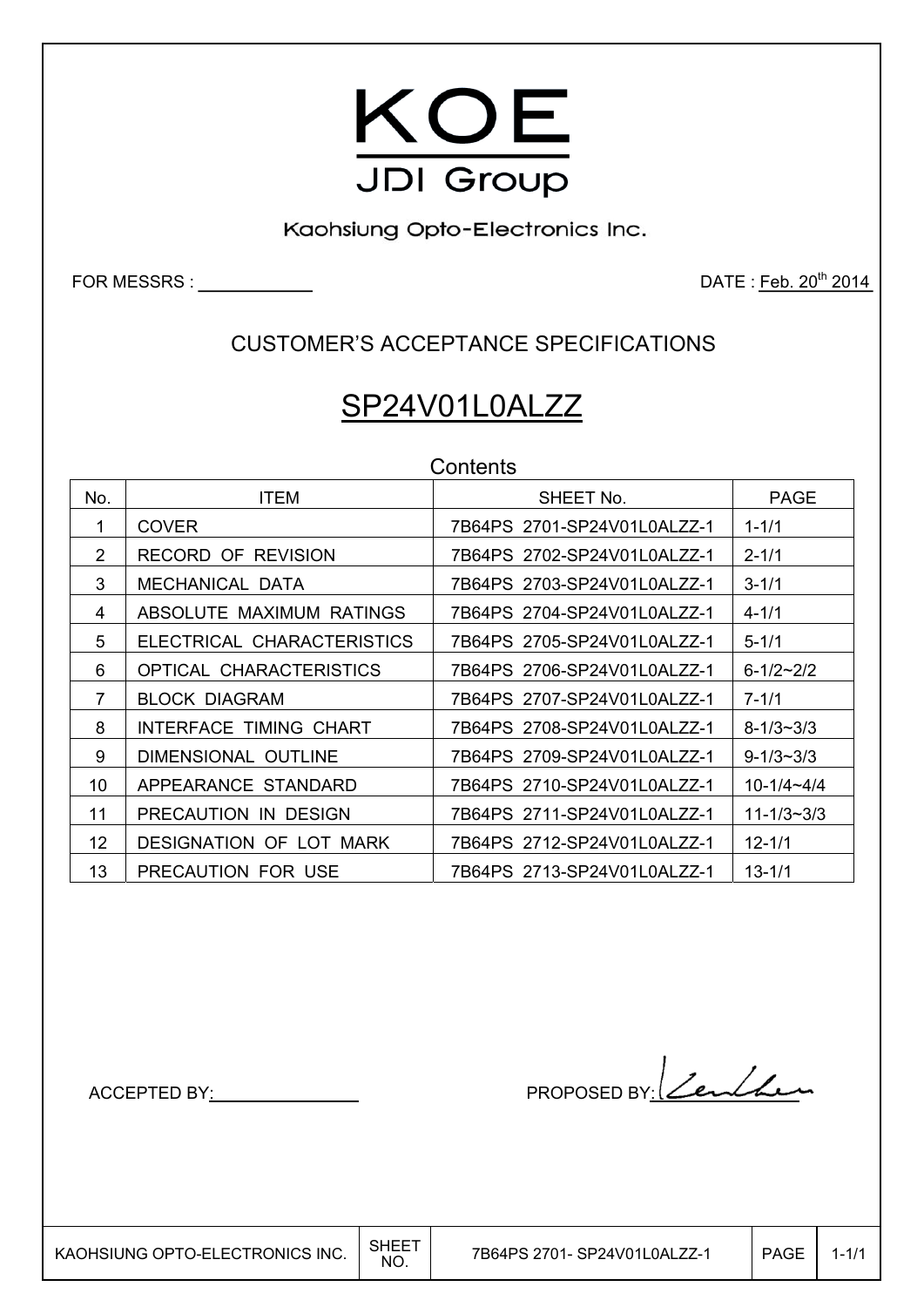| <b>DATE</b> | SHEET No. |  | <b>SUMMARY</b> |  |  |
|-------------|-----------|--|----------------|--|--|
|             |           |  |                |  |  |
|             |           |  |                |  |  |
|             |           |  |                |  |  |
|             |           |  |                |  |  |
|             |           |  |                |  |  |
|             |           |  |                |  |  |
|             |           |  |                |  |  |
|             |           |  |                |  |  |
|             |           |  |                |  |  |
|             |           |  |                |  |  |
|             |           |  |                |  |  |
|             |           |  |                |  |  |
|             |           |  |                |  |  |
|             |           |  |                |  |  |
|             |           |  |                |  |  |
|             |           |  |                |  |  |
|             |           |  |                |  |  |
|             |           |  |                |  |  |
|             |           |  |                |  |  |
|             |           |  |                |  |  |
|             |           |  |                |  |  |
|             |           |  |                |  |  |
|             |           |  |                |  |  |
|             |           |  |                |  |  |
|             |           |  |                |  |  |
|             |           |  |                |  |  |
|             |           |  |                |  |  |
|             |           |  |                |  |  |
|             |           |  |                |  |  |
|             |           |  |                |  |  |
|             |           |  |                |  |  |
|             |           |  |                |  |  |
|             |           |  |                |  |  |
|             |           |  |                |  |  |
|             |           |  |                |  |  |
|             |           |  |                |  |  |
|             |           |  |                |  |  |
|             |           |  |                |  |  |
|             |           |  |                |  |  |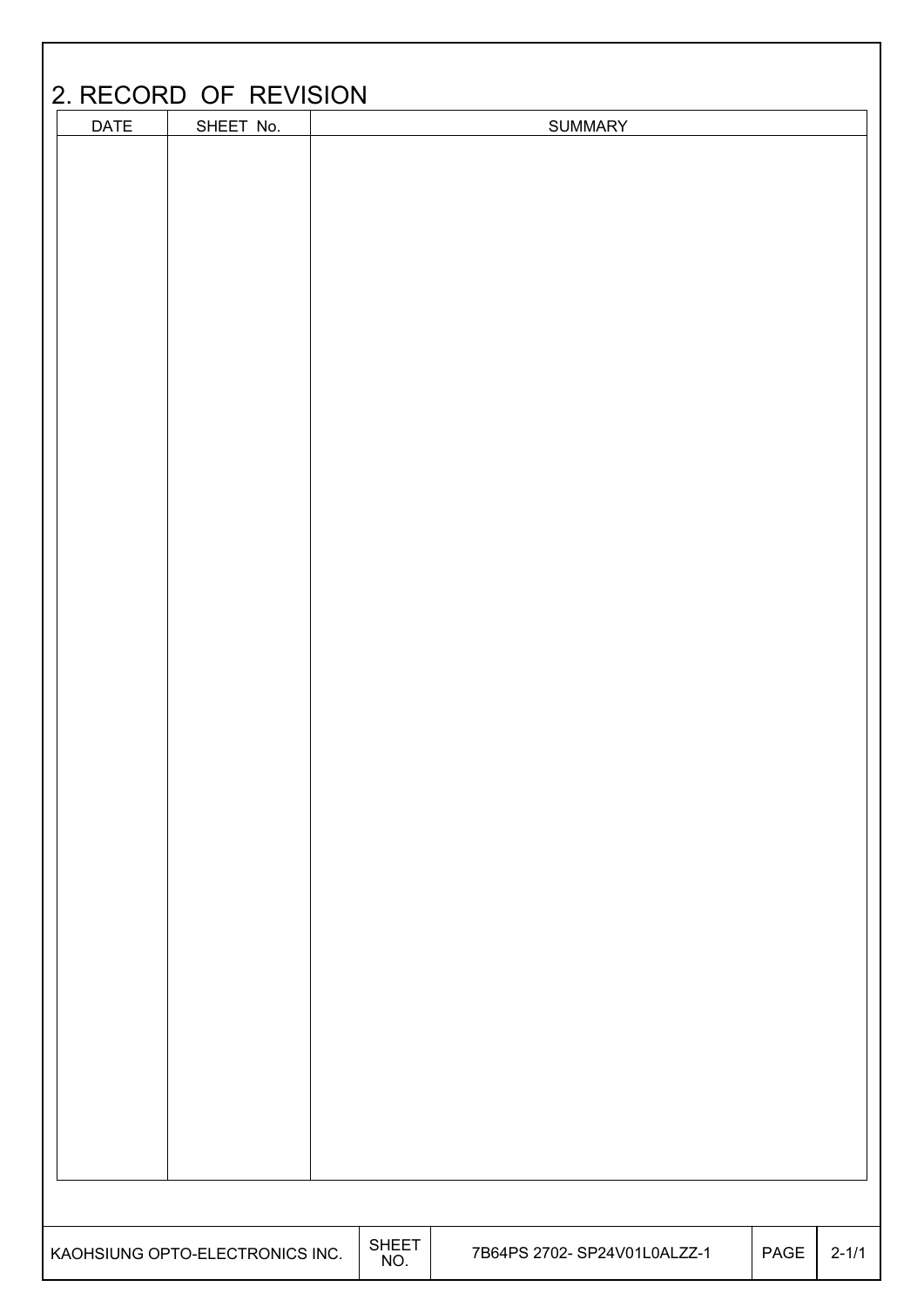## 3. MECHANICAL DATA

| (1) Part Name         | SP24V01L0ALZZ                              |
|-----------------------|--------------------------------------------|
| (2) Module Size       | 257.5(W)mm x 174.0(H)mm x 7.0(D)mm max.    |
| (3) Dot Size          | $0.27$ (W)mm x 0.27 (H)mm                  |
| (4) Dot Pitch         | $0.30$ (W)mm x $0.30$ (H)mm                |
| (5) Number of Dots    | 640 (W) x 480 (H)dots                      |
| $(6)$ Duty            | 1/242 (Display is divided into 2 blocks)   |
| $(7)$ LCD             | Film type black/white (negative type)      |
|                       | the upper polarizer is anti-glare type.    |
|                       | The bottom polarizer is transmissive type. |
| (8) Viewing Direction | 12 O'clock                                 |
| (9) Back Light        | Light-Emitting Diode                       |
| (10) LED Lifetime     | 50k hrs.                                   |

| KAOHSIUNG OPTO-ELECTRONICS INC. | <b>SHEET</b><br>NO. | 7B64PS 2703- SP24V01L0ALZZ-1 | <b>PAGE</b> | $3 - 1/1$ |
|---------------------------------|---------------------|------------------------------|-------------|-----------|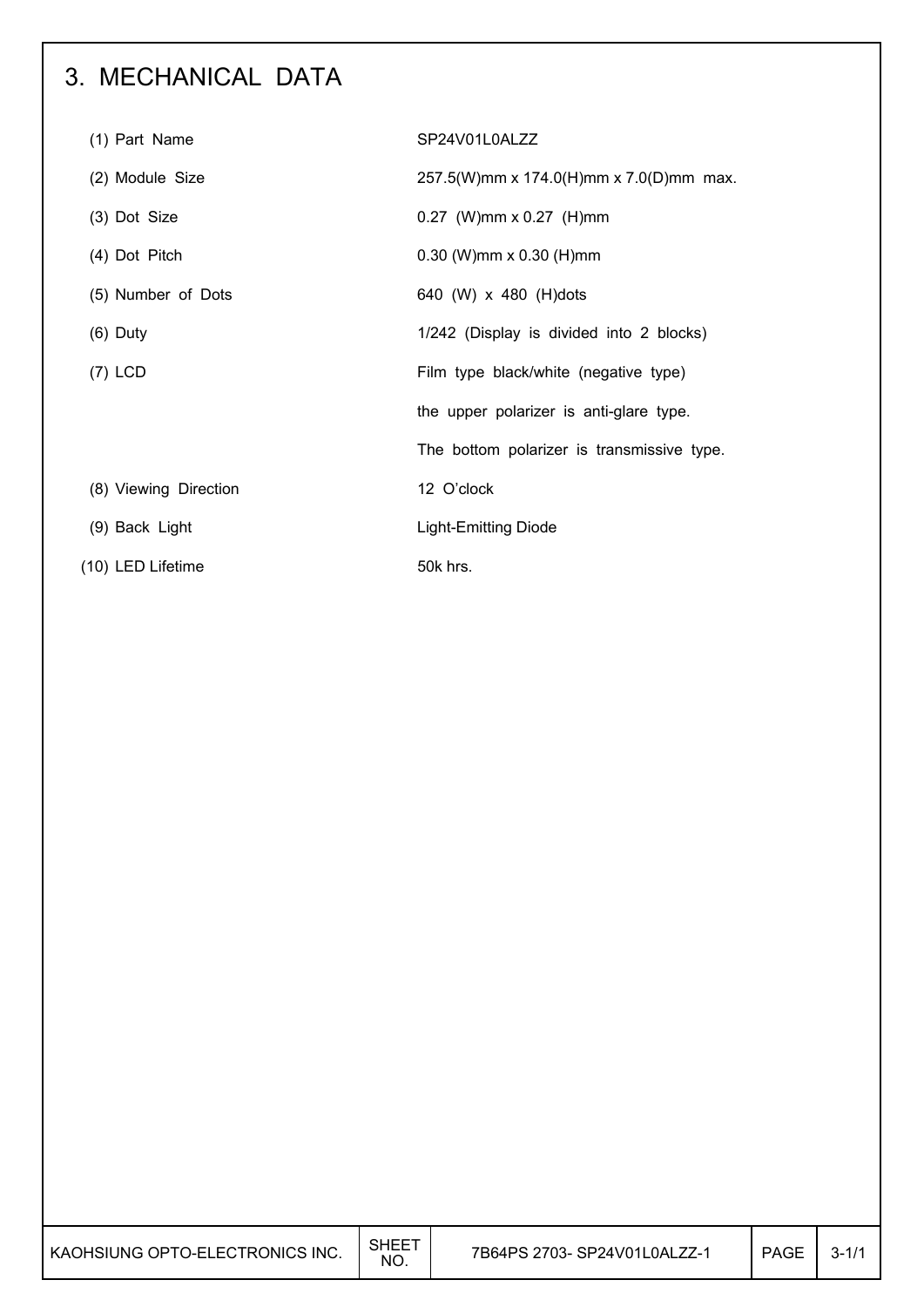## 4. ABSOLUTE MAXIMUM RATINGS

| 4.1 ELECTRICAL ABSOLUTE MAXIMUM RATINGS | VSS=0V: STANDARD |                          |           |             |                |  |  |  |
|-----------------------------------------|------------------|--------------------------|-----------|-------------|----------------|--|--|--|
| ITEM                                    | <b>SYMBOL</b>    | MIN.                     | MAX.      | <b>UNIT</b> | <b>COMMENT</b> |  |  |  |
| Power Supply for Logic                  | <b>VDD-VSS</b>   | 0                        | 6.5       |             |                |  |  |  |
| Power Supply for LC Drive               | <b>VDD-VEE</b>   | 0                        | 27.5      |             |                |  |  |  |
| Input Voltage                           | Vi               | $-0.3$                   | $VDD+0.3$ |             | Note 1         |  |  |  |
| Ilnput Current                          | Ιi               |                          |           | Α           |                |  |  |  |
| Static Electricity                      |                  | $\overline{\phantom{a}}$ |           |             | Note 2         |  |  |  |

Note 1 DOFF,FRAME,LOAD,CP,UD0~UD3,LD0~LD3.

Note 2 Make certain you are grounded when handling LCM.

### 4.2 ENVIRONMENTAL ABSOLUTE MAXIMUM RATINGS

|                     | <b>OPERATING</b> |                     |                 | <b>STORAGE</b> |                                  |  |
|---------------------|------------------|---------------------|-----------------|----------------|----------------------------------|--|
| <b>ITEM</b>         | MIN.             | MAX.                | MAX.<br>MIN.    |                | <b>COMMENT</b>                   |  |
| Ambient Temperature | $0^{\circ}$ C    | $45^{\circ}$ C      | $-25^{\circ}$ C | $60^{\circ}$ C | Note 2,3                         |  |
|                     | Note 6           | Note7               |                 |                |                                  |  |
| Humidity            | Note 1           |                     |                 | Note 1         | Without condensation             |  |
|                     |                  | $9.8m/s^2$          |                 | 11.76 $m/s^2$  |                                  |  |
| Vibration           |                  | (1.0G)              |                 | (1.2G)         | Note 4                           |  |
|                     |                  | Note 5              |                 | Note 5         |                                  |  |
|                     |                  | 490m/s <sup>2</sup> |                 | $490m/s^2$     | 3 Times for each                 |  |
| Shock               |                  | (50G)               |                 | (50G)          | direction of $\pm X \pm Y \pm Z$ |  |
|                     |                  | Note 5              |                 | Note 5         | pulse width 10mS                 |  |
| Corrosive Gas       | Not Acceptable   |                     | Not Acceptable  |                |                                  |  |

Note 1 Ta $\leq$ 40 $\degree$ C:85%RH max.

Ta > 40 $\degree$ : Absolute humidity must be lower than the humidity of 85%RH at 40 $\degree$ C.

Note 2 Ta at  $-25^{\circ}$ C-------  $<$  48h, at 60 $^{\circ}$ C-------  $<$  168h

 Note 3 Background color changes slightly depending on ambient temperature. This phenomenon is reversible.

Note 4 5Hz~500Hz (Except resonance frequency) for each direction of  $X \cdot Y \cdot Z$ . Any failure caused by connector loosened while testing shall be ignored.

Note 5 This module should be operated normally after finish the test.

Any failure caused by connector loosened while testing shall be ignored.

Note 6 Higher LCD driving voltage are needed while operating at  $0^{\circ}$ C, also the response time at  $0^{\circ}$ . will be slower.

Note 7 There are possibility that color un-uniformity happened while operating at  $45^\circ$ 

 Note 8 The maximum rating is defined as above based on chamber temperature, which night be different from ambient temperature after assembling the panel into the application Moreover some temperature-related phenomenon as below needed to be noticed:

- Background color, contrast and response time would be different in temperatures other than  $25^\circ$ .

- Operating under high temperature will shorten LED lifetime.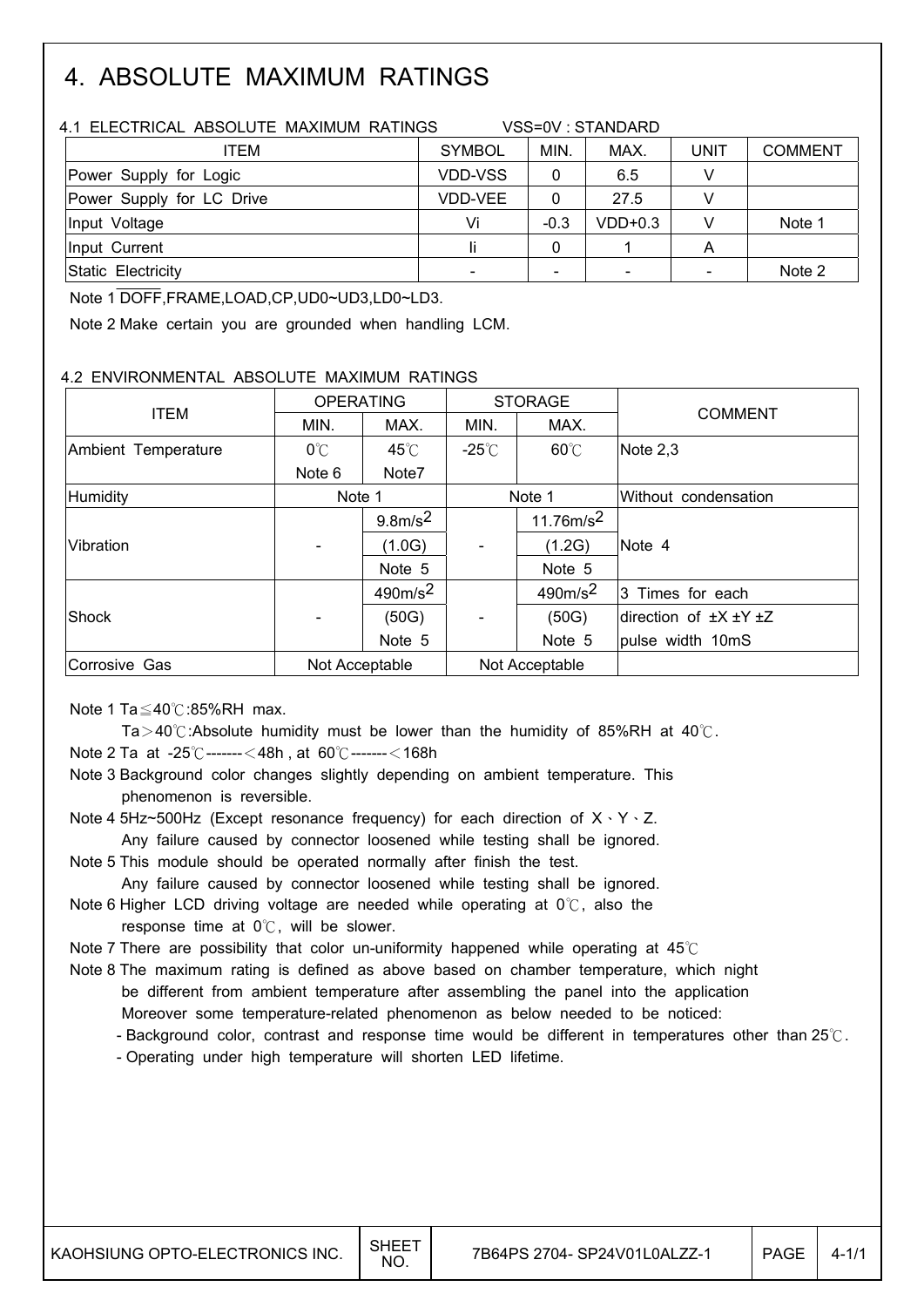## 5. ELECTRICAL CHARACTERISTICS OF LCM

### 5.1 ELECTRICAL CHARACTERISTICS

| <b>ITEM</b>                       | <b>SYMBOL</b>  | <b>CONDITION</b>                        | MIN.         | TYP.                     | MAX.       | <b>UNIT</b> |
|-----------------------------------|----------------|-----------------------------------------|--------------|--------------------------|------------|-------------|
| Power Supply Voltage<br>for Logic | <b>VDD-VSS</b> |                                         | 3.0          | 3.3<br>5.0               | 5.25       | $\vee$      |
| Input Voltage                     | VI             | H LEVEL                                 | 0.8VDD       |                          | <b>VDD</b> | V           |
| Note 1                            |                | L LEVEL                                 | $\mathbf{0}$ | $\overline{\phantom{a}}$ | 0.2VDD     | $\vee$      |
| Power Supply Circuit              |                | VDD-VSS=3.3V                            |              | 22.0                     | 32.0       |             |
| for Logic Current<br>Note 2       | <b>IDD</b>     | VDD-VSS=5.0V                            |              | 20.0                     | 30.0       | mA          |
| Power Supply Circuit              | <b>IEE</b>     | VDD-VSS=3.30V                           |              | 20.0                     | 27.0       |             |
| for LC Driving Note 2             |                | VDD-VSS=5.0V                            |              | 18.0                     | 25.0       | mA          |
| Recommended                       |                | Ta= $0^{\circ}$ C, $\neq 0^{\circ}$     |              | 23.9                     | 26.5       | $\vee$      |
| LC Driving Voltage                | VDD-VEE        | Ta= $25^{\circ}$ C, $\neq 0^{\circ}$    |              | 22.7                     |            | $\vee$      |
| Note 3                            |                | Ta=45 $^{\circ}$ C, $\neq$ 0 $^{\circ}$ | 18.5         | 21.6                     |            | V           |
| Frame Frequency Note4             | <b>fFRAME</b>  |                                         | 120          | 130                      | 140        | Hz          |

Note 1 DOFF,FRAME,LOAD,CP,UD0~UD3, LD0~LD3.

Note 2 fFRAME=140Hz,UD0~UD3=0,1,0,1,….LD0~LD3=1.0,1.0,…

VDD-VEE=22.7V,Ta=25 $°C$ 

Note 3 Recommended LC driving voltage fluctuates about ±1.0V by each module.

Test pattern is all "Q" .

 Note 4 Need to make sure of flickering and rippling of display when setting the frame frequency in your set.

## 5.2 ELECTRICAL CHARACTERISTICS OF BACKLIGHT

| ITEM                        | <b>SYMBOL</b> | MIN.                                       | TYP. | MAX. | UNIT   | <b>NOTE</b> |
|-----------------------------|---------------|--------------------------------------------|------|------|--------|-------------|
| <b>LED Input Voltage</b>    | VLED          | $\qquad \qquad \blacksquare$               | 5    | 5.7  |        |             |
| <b>ILED Forward Current</b> | <b>ILED</b>   | 204<br>mA<br>$\overline{\phantom{a}}$<br>۰ |      |      | Note 1 |             |
| <b>LED Lifetime</b>         | -             | $\overline{\phantom{a}}$                   | 50K  | -    |        | Note 2      |

 Note 1: Fig. 5.1 shows the LED backlight circuit. VLED and ILED is many to one relationship, the above VLED range is defined to obtain 204 mA.

 Note 2: The estimated lifetime is specified as the time to reduce 50% brightness by applying 204 mA at  $25^\circ$ C.



Fig 5.1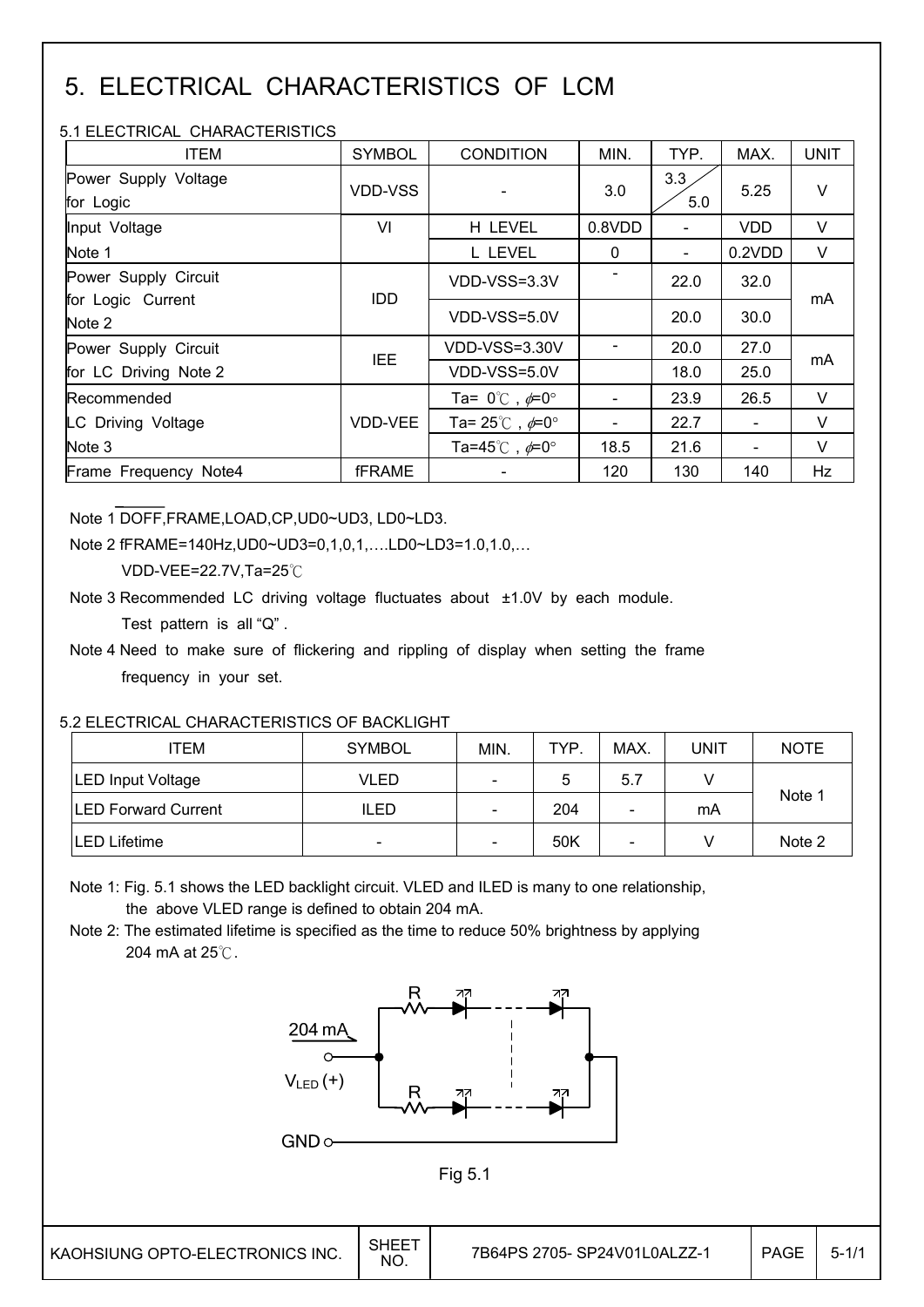## 6. OPTICAL CHARACTERISTICS

6.1 OPTICAL CHARACTERISTICS

|                      |                    |                                         |      |            |      | Ta=25℃                   | (Backlight ON) |
|----------------------|--------------------|-----------------------------------------|------|------------|------|--------------------------|----------------|
| ITEM                 | <b>SYMBOL</b>      | <b>CONDITION</b>                        | MIN. | <b>TYP</b> | MAX. | <b>UNIT</b>              | <b>NOTE</b>    |
| Viewing Area         | $\phi$ 2- $\phi$ 1 | $K \geq 2.0$                            | 30   | 40         |      | deg                      | 1,2            |
| Contrast Ratio       |                    | $\phi = 0^{\circ}$ $\theta = 0^{\circ}$ |      | (20)       |      | $\overline{\phantom{0}}$ |                |
| Response Time (Rise) |                    | $\phi = 0^{\circ}$ $\theta = 0^{\circ}$ |      | 160        | 210  | ms                       |                |
| Response Time (Fall) |                    | $\phi = 0^{\circ}$ $\theta = 0^{\circ}$ |      | 110        |      | ms                       |                |

B1

(Measure condition by KOE)

(B1) (Di="H")  $\phi = 0^\circ$ 





Note 2 Definition of viewing angle  $\phi$ 1 and  $\phi$ 2



Contrast ratio K VS viewing angle  $\phi$ 



Brightness on Selected Dot (B1)

 $K =$  Brightness on Non-Selected Dot (B2)







.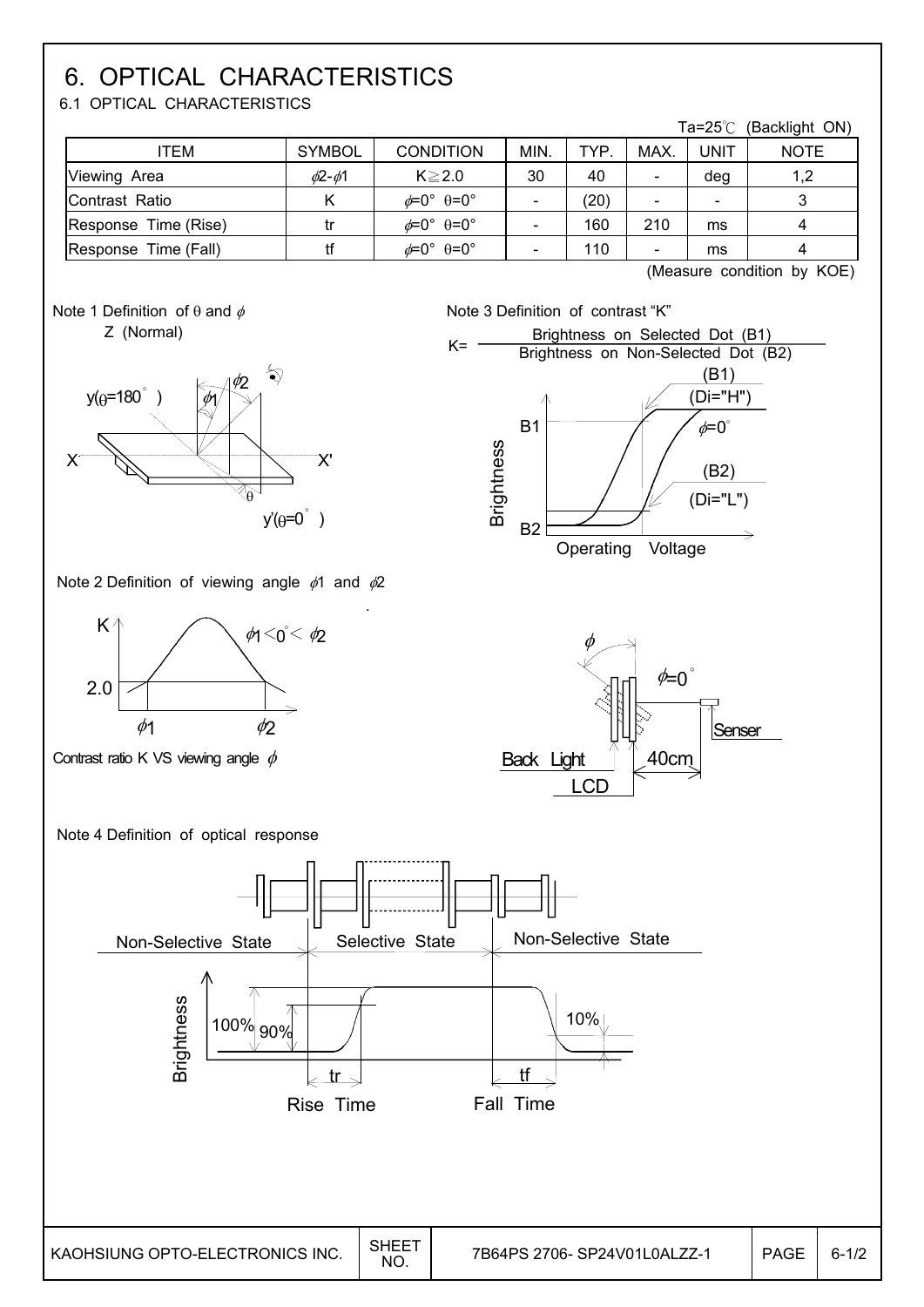6.2 OPTICAL CHARACTERISTICS BACKLIGHT

(LCM, Backlight ON, Ta=25 $^{\circ}$ C)

| TEM                             | MIN.                     | TVP | MAX.                     | JNIT              | <b>NOTE</b> |
|---------------------------------|--------------------------|-----|--------------------------|-------------------|-------------|
| <b>Brightness</b>               | $\overline{\phantom{a}}$ | 110 | $\overline{\phantom{a}}$ | cd/m <sup>2</sup> | Note $1,2$  |
| Uniformity<br><b>Brightness</b> | $\sim$                   | -   | ±30                      | $\%$              | Note $1,3$  |

Display data should be all "ON"

Note 1 Measurement after 10 minutes of LED operating.

Note 2 Brightness control : 100%.The LED current is 204 mA when applying 5V (VLED).

Note 3 Measurement of the following 9 places on the display.

Definition of the brightness tolerance.



Max. Brightness or Min. Brightness - Average Brightness  $\frac{3}{2}$  x 100%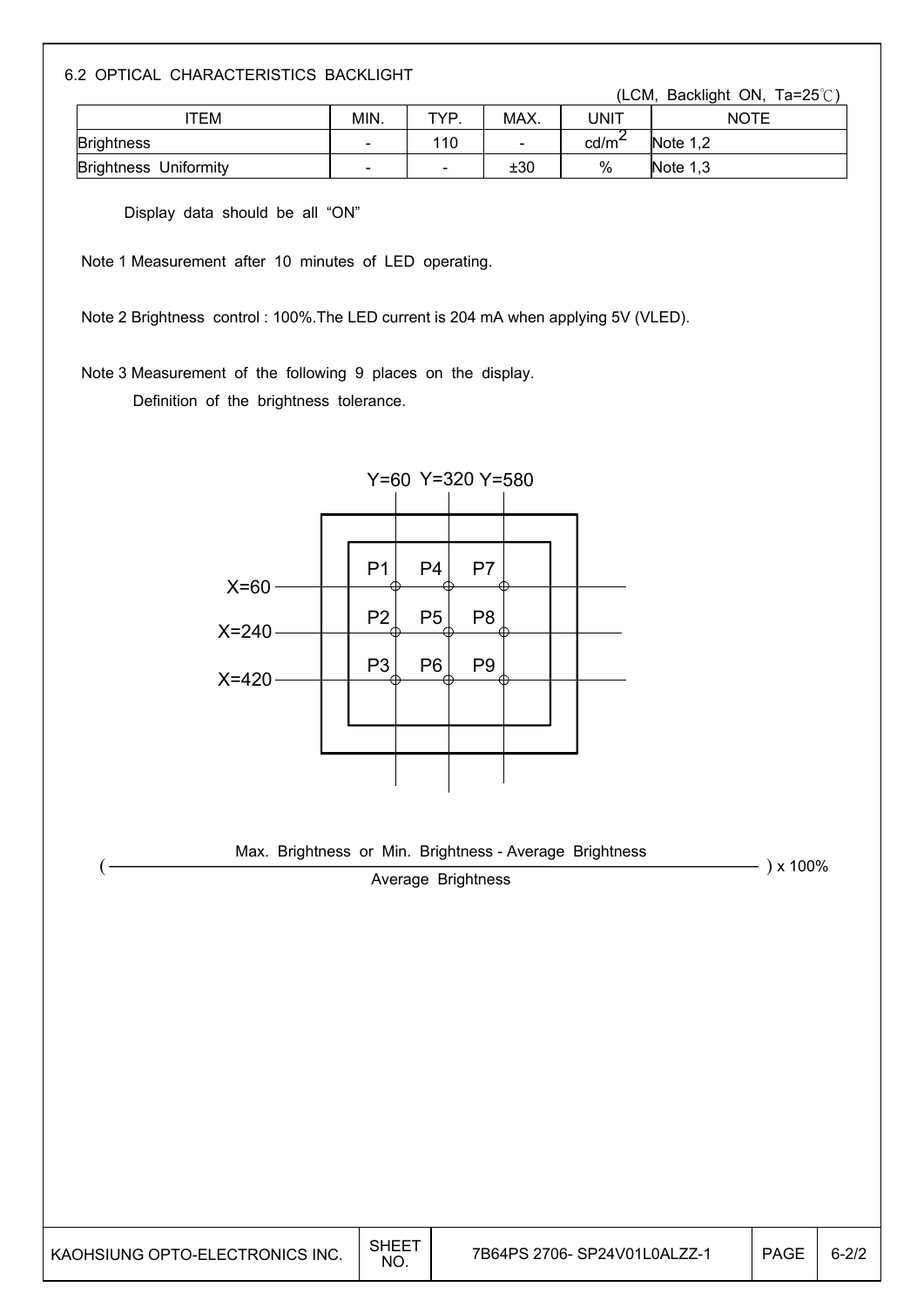## 7. BLOCK DIAGRAM

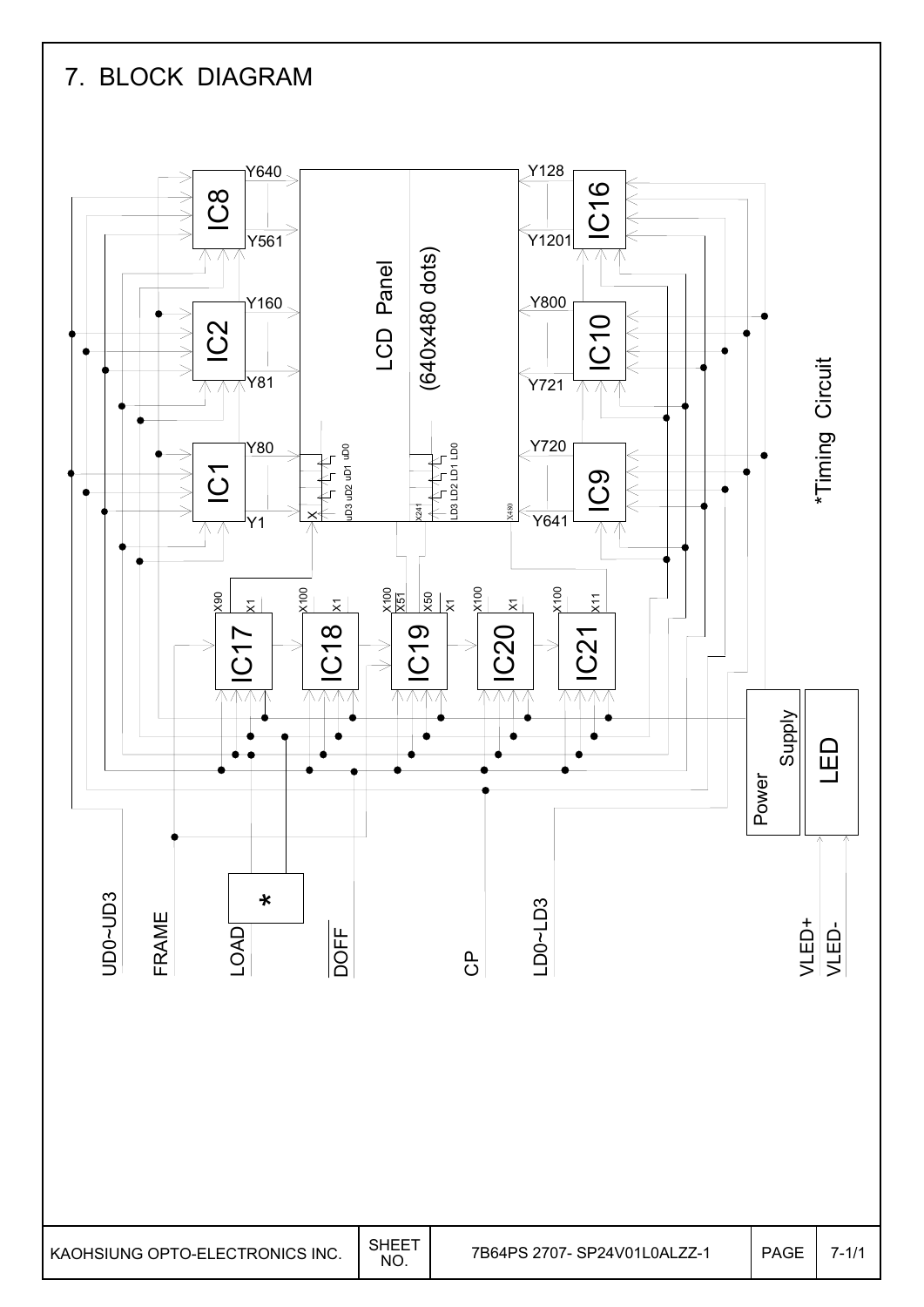## 8. INTERFACE TIMING CHART

8.1 TIMING CHART

 $\overline{\phantom{a}}$ 

L

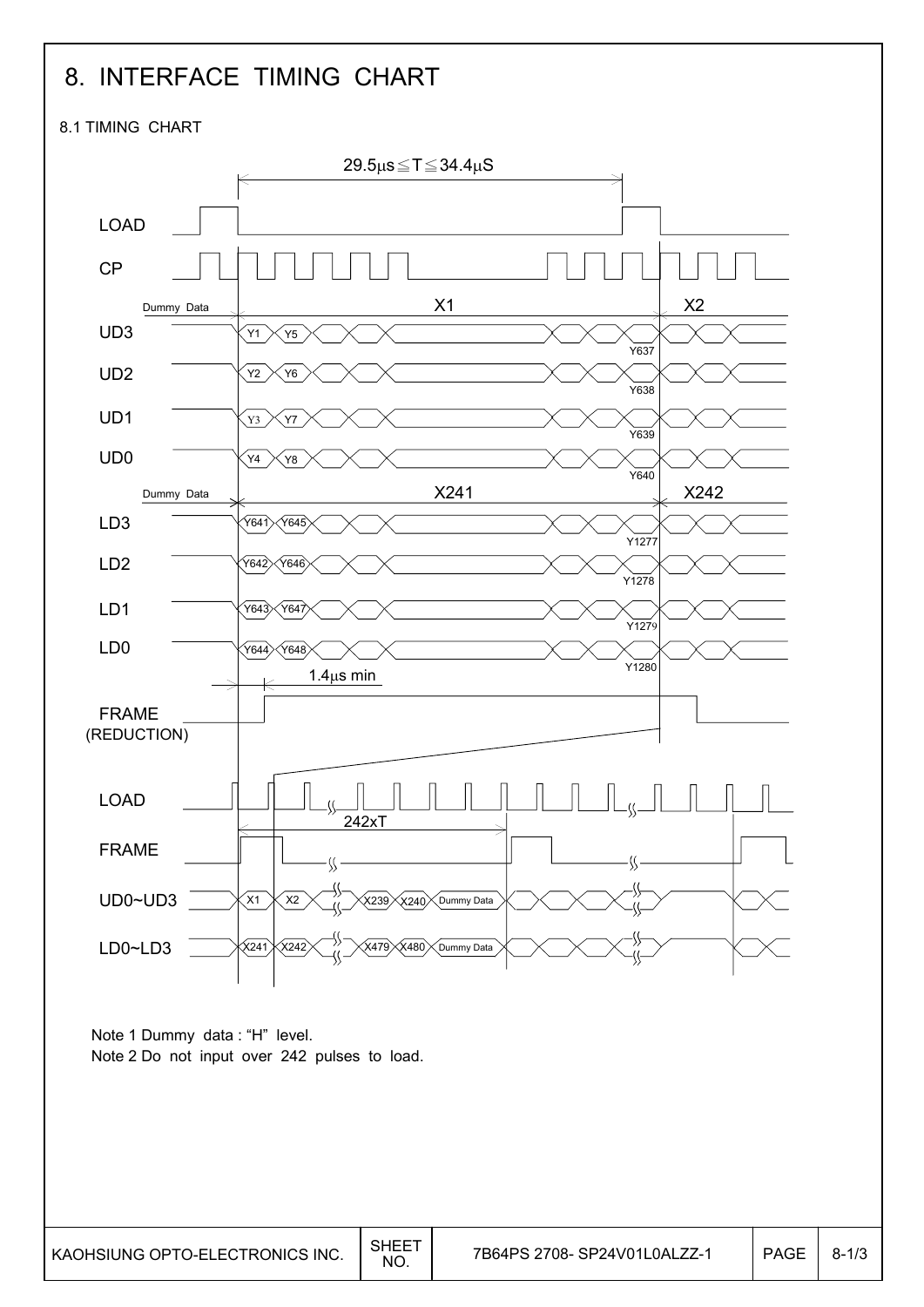### 8.2 TIMING CHARACTERISTICS  $0^{\circ}C \leq Ta \leq 50^{\circ}C$

# VDD=3.3V ±0.3V,5V ±0.25V

| <b>ITEM</b>           | <b>SYMBOL</b> |            | MIN.                     | TYP.                     | MAX.                     | <b>UNIT</b> |
|-----------------------|---------------|------------|--------------------------|--------------------------|--------------------------|-------------|
| Clock Frequency       | fCP           |            | $\overline{\phantom{a}}$ | $\overline{\phantom{a}}$ | 6.5                      | <b>MHz</b>  |
| Clock Pulse Width     |               | tW         | 63                       |                          | $\overline{\phantom{a}}$ | ns          |
| Clock Pise, Fall Time |               | tr, tf     | $\overline{\phantom{a}}$ |                          | 20                       | ns          |
| Data Set Up Time      |               | tDSU       | 50                       |                          | -                        | ns          |
| Data Hold Time        | tDHD          |            | 50                       |                          | $\overline{\phantom{a}}$ | ns          |
| Load Set Up Time      |               | tLSU       | 80                       |                          | $\overline{\phantom{a}}$ | ns          |
|                       | tLC           | $VDD=3.3V$ | 120                      |                          | $\overline{\phantom{a}}$ |             |
| Load→Clock Time       |               | VDD=5V     | 80                       |                          | $\blacksquare$           | ns          |
| "Frame" Set Up Time   | tsetup        |            | 100                      |                          | $\overline{\phantom{a}}$ | ns          |
| "Frame" Hold Time     | thold         |            | 100                      |                          | $\overline{\phantom{a}}$ | ns          |
| "Load" Pulse Width    |               | twc        | 125                      |                          | $\overline{\phantom{a}}$ | ns          |



| KAOHSIUNG OPTO-ELECTRONICS INC. | <b>SHEET</b><br>NO. | 7B64PS 2708- SP24V01L0ALZZ-1 | <b>PAGE</b> | $8 - 2/3$ |
|---------------------------------|---------------------|------------------------------|-------------|-----------|
|---------------------------------|---------------------|------------------------------|-------------|-----------|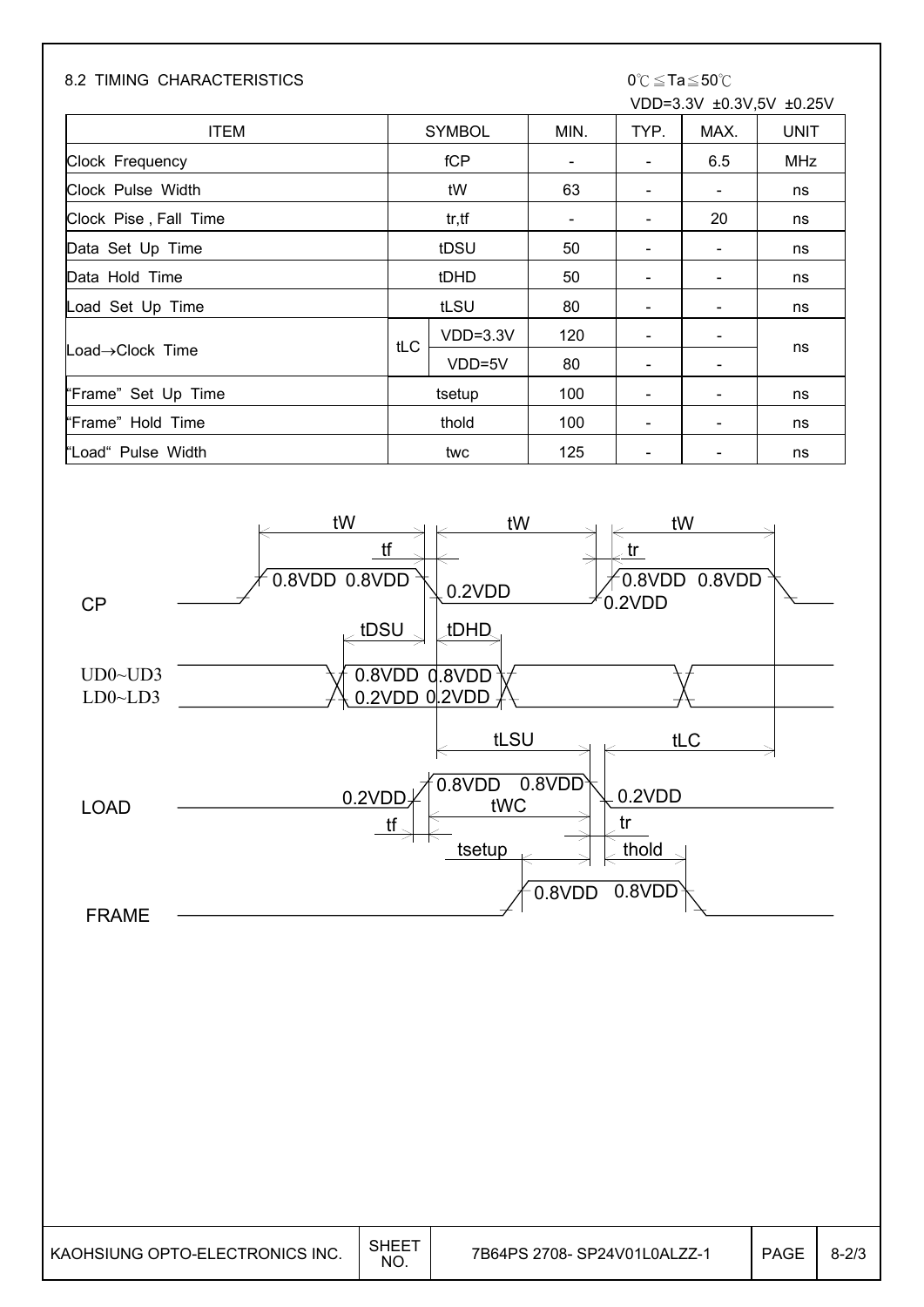

Tr C

- $C1, C2$  :  $3.3\mu F$ (Aluminium electrolytic capacitor)
	- $VR: 10~20 k\Omega$

LCM

Tr : 2SA673APKC (HFE=100,IC=500mA)or equivalent Tr.

**VSS** 

**VEE** 

VR

-22.0V,-23.7V

 $777$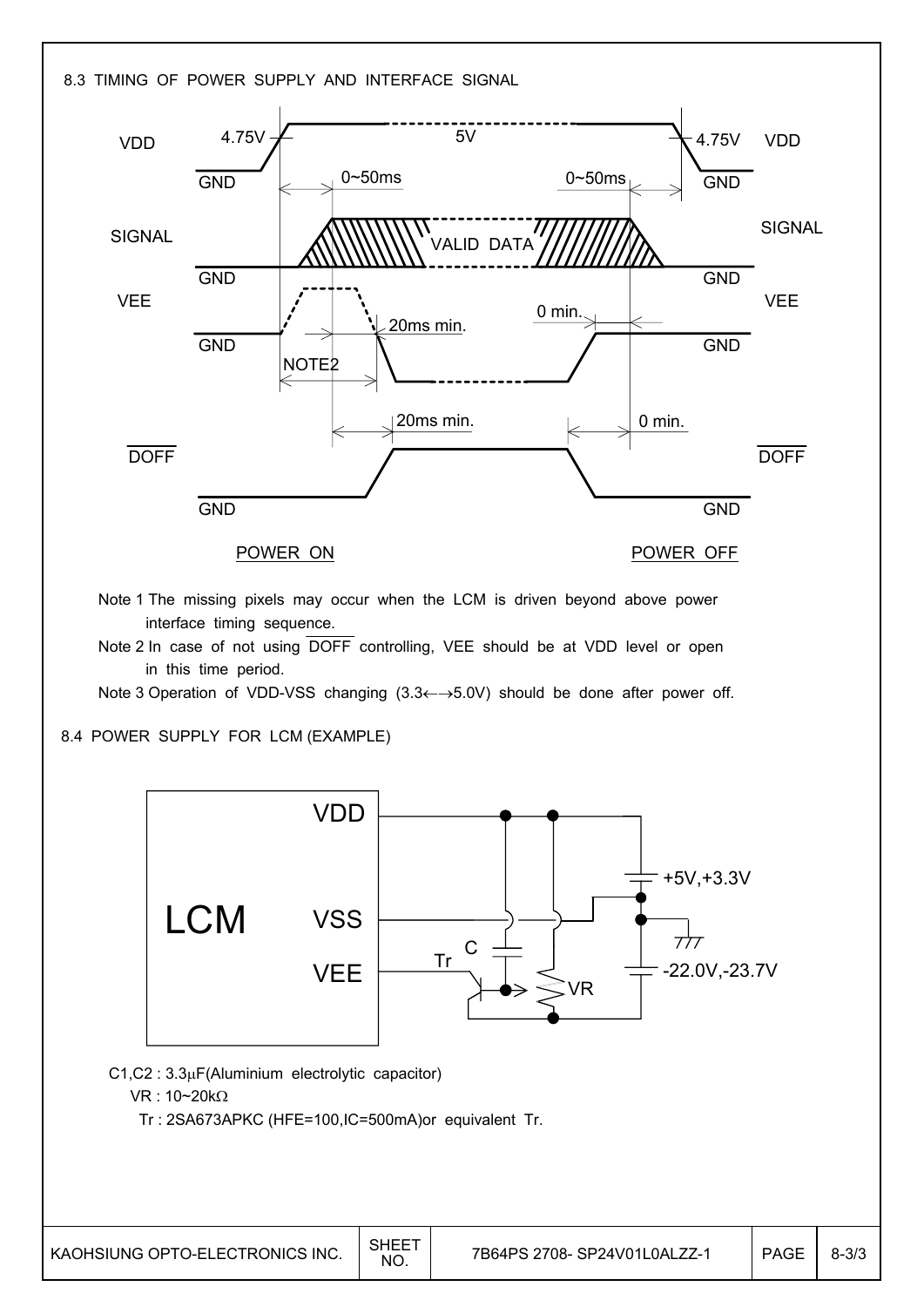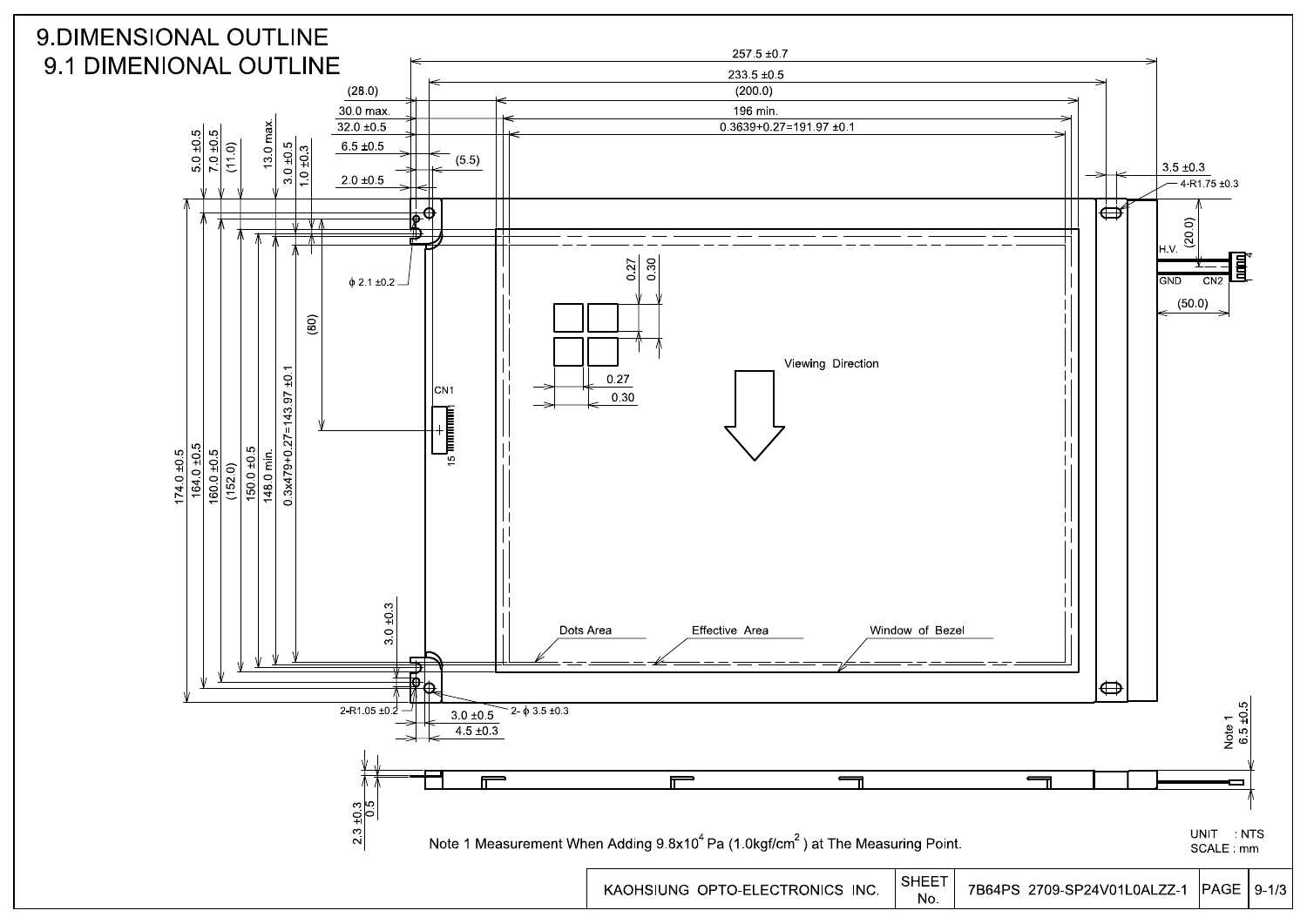## 9.2 DISPLAY PATTERN



Note 1 Center-gap  $60\mu m$  max.

| I KAOHSIUNG OPTO-ELECTRONICS INC. | <b>SHEET</b><br><b>NO</b> | 7B64PS 2709- SP24V01L0ALZZ-1 | <b>PAGE</b> | $9 - 2/3$ |
|-----------------------------------|---------------------------|------------------------------|-------------|-----------|
|-----------------------------------|---------------------------|------------------------------|-------------|-----------|

٦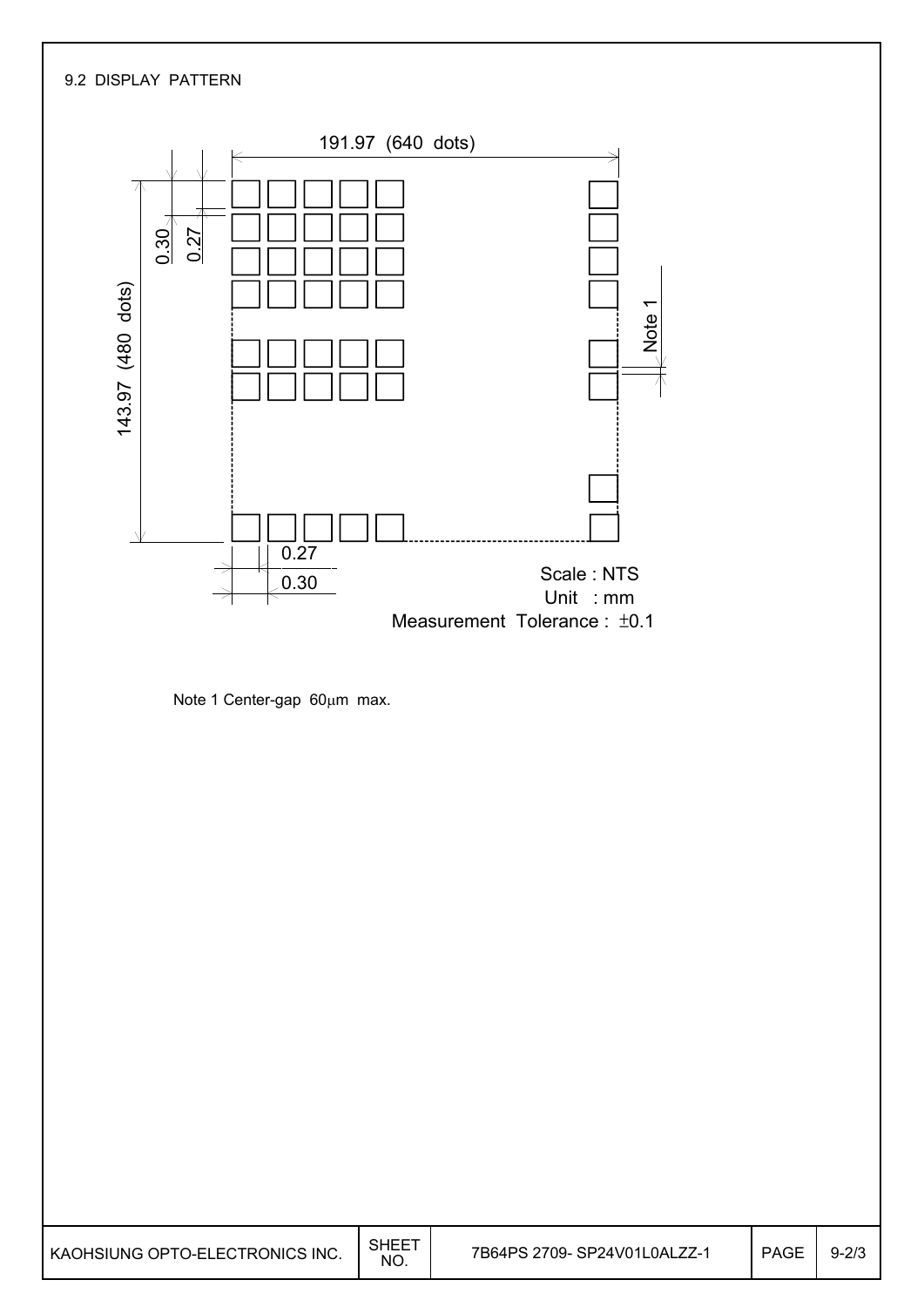### 9.3 INTERNAL PIN CONNECTION

|            | <b>INTERFACE</b> | PIN NO.        | <b>SIGNAL</b>   | LEVEL                    | <b>FUNCTION</b>        |
|------------|------------------|----------------|-----------------|--------------------------|------------------------|
|            | $\mathbf{1}$     |                | <b>FRAME</b>    | H                        | First Line Marker      |
|            |                  | $\overline{2}$ | <b>LOAD</b>     | $H\rightarrow L$         | Data Latch             |
|            |                  | 3              | CP              | $H\rightarrow L$         | Data Shift             |
|            |                  | 4              | <b>DOFF</b>     | H/L                      | H:ON/L:OFF             |
|            |                  | 5              | <b>VDD</b>      | $\blacksquare$           | Power Supply for Logic |
|            |                  | 6              | <b>VSS</b>      | $\blacksquare$           | Gnd                    |
|            | $\overline{7}$   |                | <b>VEE</b>      | $\overline{\phantom{a}}$ | Power Supply for LC    |
| <b>LCM</b> | I/F1             | 8              | UD <sub>0</sub> |                          |                        |
|            |                  | 9              | UD1             |                          | Display Data           |
|            |                  | 10             | UD <sub>2</sub> | H/L                      | (Upper Half)           |
|            |                  | 11             | UD <sub>3</sub> |                          |                        |
|            |                  | 12             | LD <sub>0</sub> |                          |                        |
|            |                  | 13             | LD1             |                          | Display Data           |
|            |                  | 14             | LD <sub>2</sub> | H/L                      | (Lower Half)           |
|            |                  | 15             | LD <sub>3</sub> |                          |                        |

I/F1 : MOLEX / 53261-1510

(SUITABLE CONNECTOR : MOLEX / 51021-1500)

LED I/F : JAE IL-G-4S-S3C2-SA

| PIN No. | <b>SYMBOL</b> | Function             |
|---------|---------------|----------------------|
|         | <b>VSS</b>    | <b>GND</b>           |
| ົ       | <b>NC</b>     | No Connect           |
| 3       | NC.           | No Connect           |
| 4       | $VLED(+5V)$   | Power Supply for LED |

| I KAOHSIUNG OPTO-ELECTRONICS INC. | <b>SHEET</b><br>NO. | 7B64PS 2709- SP24V01L0ALZZ-1 | <b>PAGE</b> | $9 - 3/3$ |
|-----------------------------------|---------------------|------------------------------|-------------|-----------|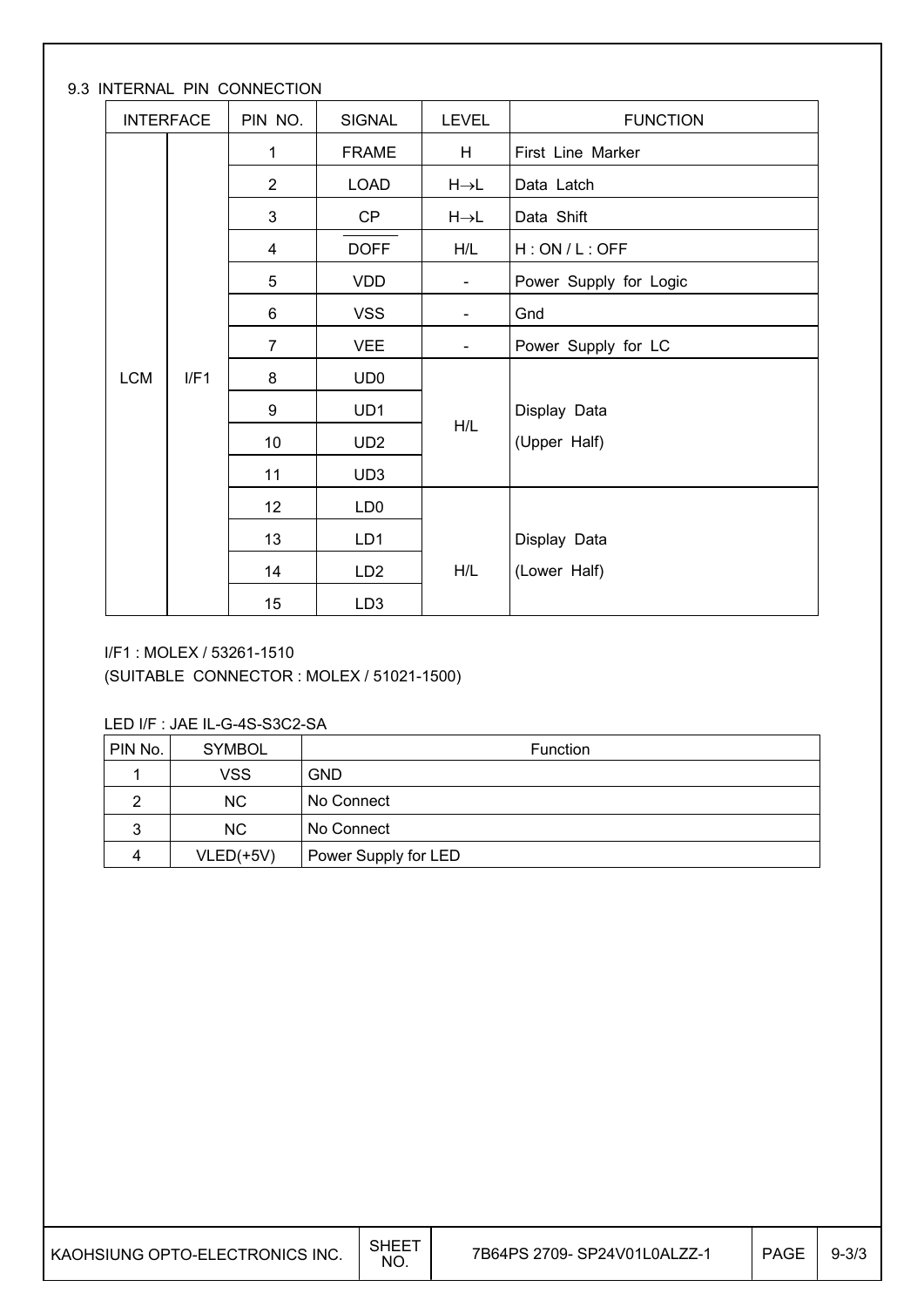## 10. APPEARANCE STANDARD

#### 10.1 APPEARANCE INSPECTION CONDITION

Visual inspection should be done under the following condition.

- (1) In the dark room.
- (2) With panel lighted with prescribed LED inverter circuit.
- (3) With eyes 25cm distance from LCM.
- (4) Viewing angle within 45 degrees from the vertical line to the center of LCD.



### 10.2 DEFINITION OF EACH ZONE

- A zone : Within the effective area specified at page 9-1/3 of this document.
- B zone : Area between the window of bezel line and the effective area line specified at page 9-1/3 of this document.

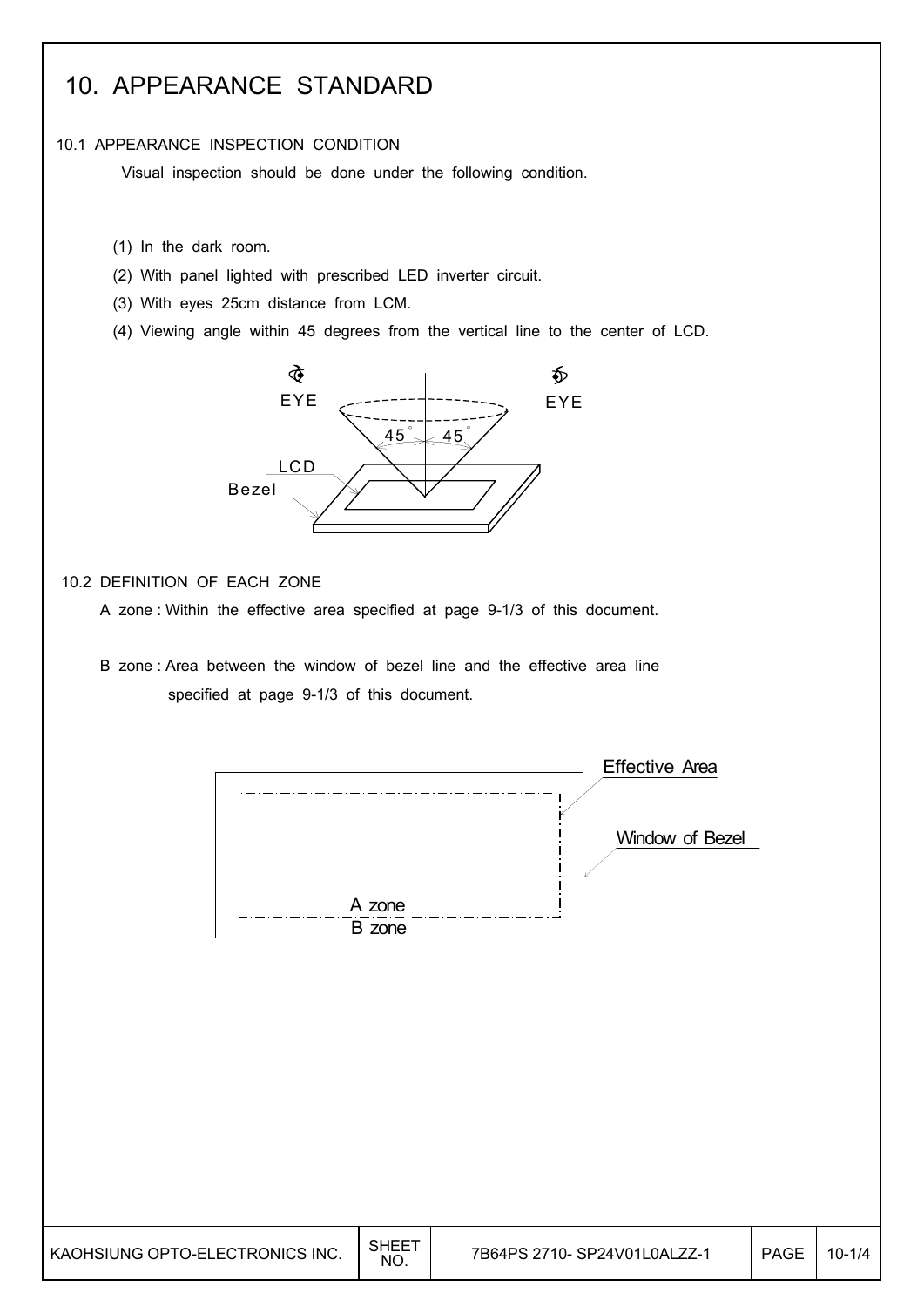## 10.3 APPEAREACE SPECIFICATION

### (1) LCD APPEARANCE

 \*) If the problem occures about this item, the responsible person of both party (customer and KOE) will discuss more detail.

| No.    | <b>ITEM</b>           |                                                  | <b>CRITERIA</b>         |                           |                |               |                          |
|--------|-----------------------|--------------------------------------------------|-------------------------|---------------------------|----------------|---------------|--------------------------|
|        | <b>Scratches</b>      | Serious one is not allowed                       |                         |                           |                | $\star$       | $\overline{\phantom{a}}$ |
|        | Dent                  | Serious one is not allowed                       |                         |                           |                | $\star$       |                          |
|        | Wrinkles in Polarizer | Serious one is not allowed                       |                         |                           |                | $\star$       |                          |
|        | <b>Bubbles</b>        | Average diameter D(mm)                           |                         | Maximum number Acceptable |                |               |                          |
|        |                       | $D \le 0.2$                                      |                         |                           | Ignored        |               |                          |
|        |                       | $0.2 < D \leq 0.3$                               |                         |                           | 12             | $\Omega$      |                          |
|        |                       | $0.3\!<\!D\!\leq\!0.5$                           |                         |                           | 3              |               |                          |
|        |                       | 0.5 < D                                          |                         |                           | None           |               |                          |
|        | Stains,               |                                                  | Filamentous             |                           |                |               |                          |
|        | Foreign               |                                                  |                         |                           | Maximum number |               |                          |
|        | Materials             | Length L(mm)                                     | Width W(mm)             |                           | Acceptable     | $\Omega$      | $\star$                  |
|        | Dark Spot             | $L \leq 2.0$                                     | $W \le 0.03$            |                           | Ignored        |               |                          |
| L      |                       | $L \le 3.0$                                      | $0.03 \leq W \leq 0.05$ |                           | 6              |               |                          |
| C<br>D |                       |                                                  | $0.05\!<\!W$            |                           | None           |               |                          |
|        |                       | Round                                            |                         |                           |                |               |                          |
|        |                       | Average diameter                                 | Maximum number          |                           | Minimum        |               |                          |
|        |                       | D(mm)                                            | Acceptable              |                           | Space          |               |                          |
|        |                       | D < 0.2                                          | Ignored                 |                           |                | $\Omega$      | $\star$                  |
|        |                       | $0.2 \le D < 0.3$                                | 6                       |                           | 10 mm          |               |                          |
|        |                       | $0.3 \le D < 0.4$                                | 4                       | 30 mm                     |                |               |                          |
|        |                       | $0.4 \leq D$                                     | None                    |                           |                |               |                          |
|        |                       | The whole Number<br>Filamentous + Round = 10     |                         |                           |                |               |                          |
|        |                       | Those wiped out easily are acceptable            |                         |                           |                |               | ${\cal O}$               |
|        | Pinhole               | $(A+B)$ / 2 $\leq$ 0.15 Maximum number : Ignored |                         |                           |                |               |                          |
|        |                       | $0.15 < (A+B)/2 \le 0.3$                         | Maximum number: 10      |                           |                | $\mathcal{O}$ |                          |
|        |                       | $C \leq 0.03$                                    | Maximum number: Ignored |                           |                |               |                          |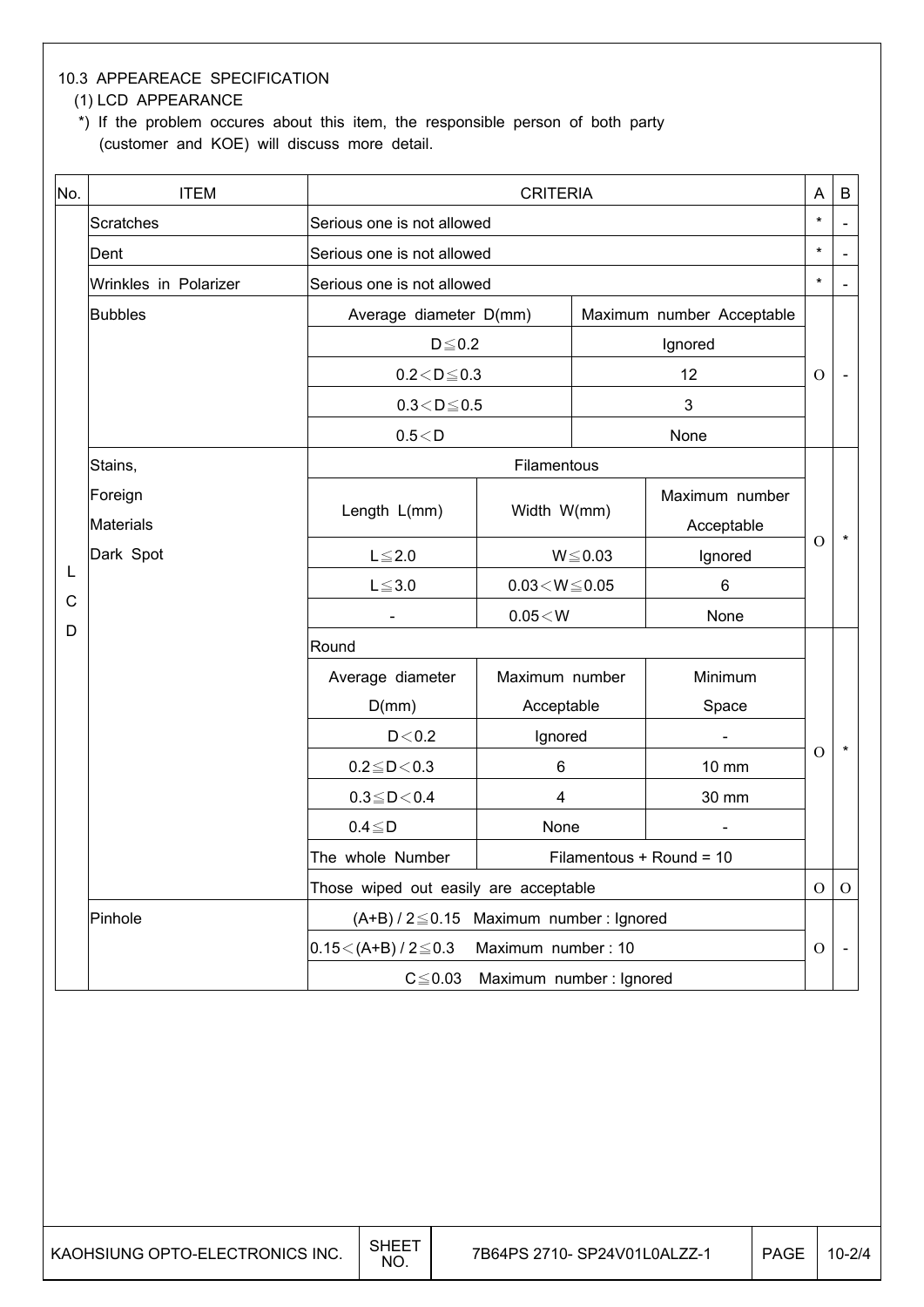| No.          | <b>ITEM</b>  | <b>CRITERIA</b>    |  |              |                |   | A       | $\sf B$        |                |
|--------------|--------------|--------------------|--|--------------|----------------|---|---------|----------------|----------------|
|              | Contrast     | Average diameter   |  |              | Maximum number |   | Minimum |                |                |
|              | Irregularity | D(mm)              |  |              | Acceptable     |   | Space   |                |                |
|              | (Spot)       | $D \le 0.3$        |  |              | Ignored        |   |         |                |                |
|              |              | $0.3 < D \le 0.45$ |  |              | 15             |   | 20mm    | $\mathbf O$    | $\blacksquare$ |
|              |              | $0.45 < D \le 0.6$ |  |              | 5              |   | 20mm    |                |                |
| L            |              | $0.6 < D \le 0.8$  |  |              | 3              |   | 50mm    |                |                |
|              |              | 0.8 < D            |  |              | None           |   |         |                |                |
| $\mathsf{C}$ | Contrast     | Width              |  | Length       | Maximum number |   | Minimum |                |                |
|              | Irregularity | W(mm)              |  | $L/mm$ )     | Acceptable     |   | Space   |                |                |
| D            | (Line)       | $W \le 0.25$       |  | $L \leq 1.2$ | $\overline{2}$ |   | 20mm    |                |                |
|              | (A pair of   | $W \le 0.2$        |  | $L \leq 1.5$ | 3              |   | 20mm    | $\overline{O}$ |                |
|              | Scratch)     | $W \le 0.15$       |  | $L \leq 2.0$ | 3              |   | 20mm    |                |                |
|              |              | $W \le 0.1$        |  | $L \leq 3.0$ | 4              |   | 20mm    |                |                |
|              |              | The whole number   |  |              |                | 6 |         |                |                |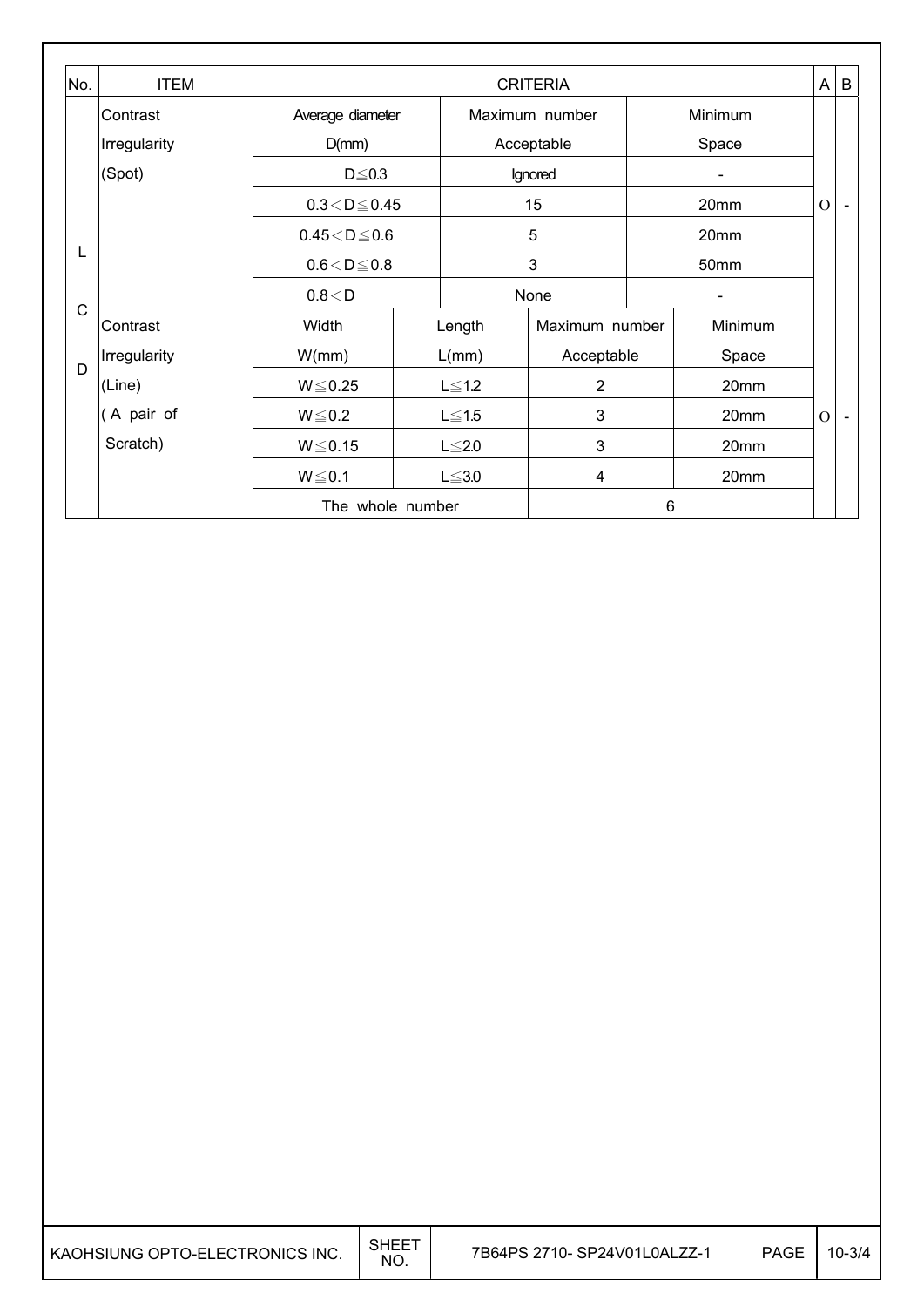#### Note

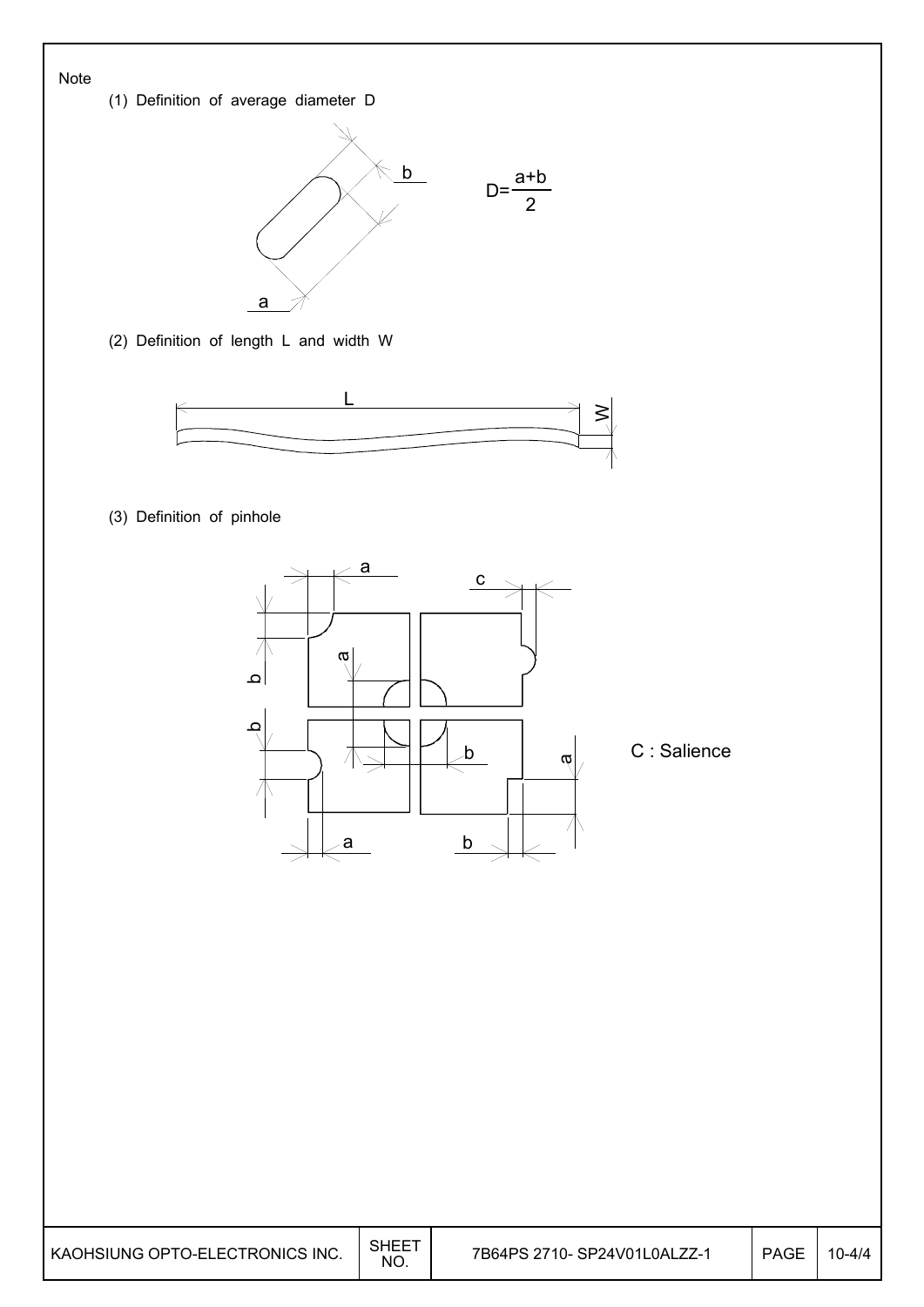## 11. PRECAUTION IN DESIGN

### 11.1 MOUNTING METHOD

 Since the module is so constructed as to be fixed by utilizing fitting holes in the module as shown below, it is necessary to take consideration the following items on attachment to a frame.

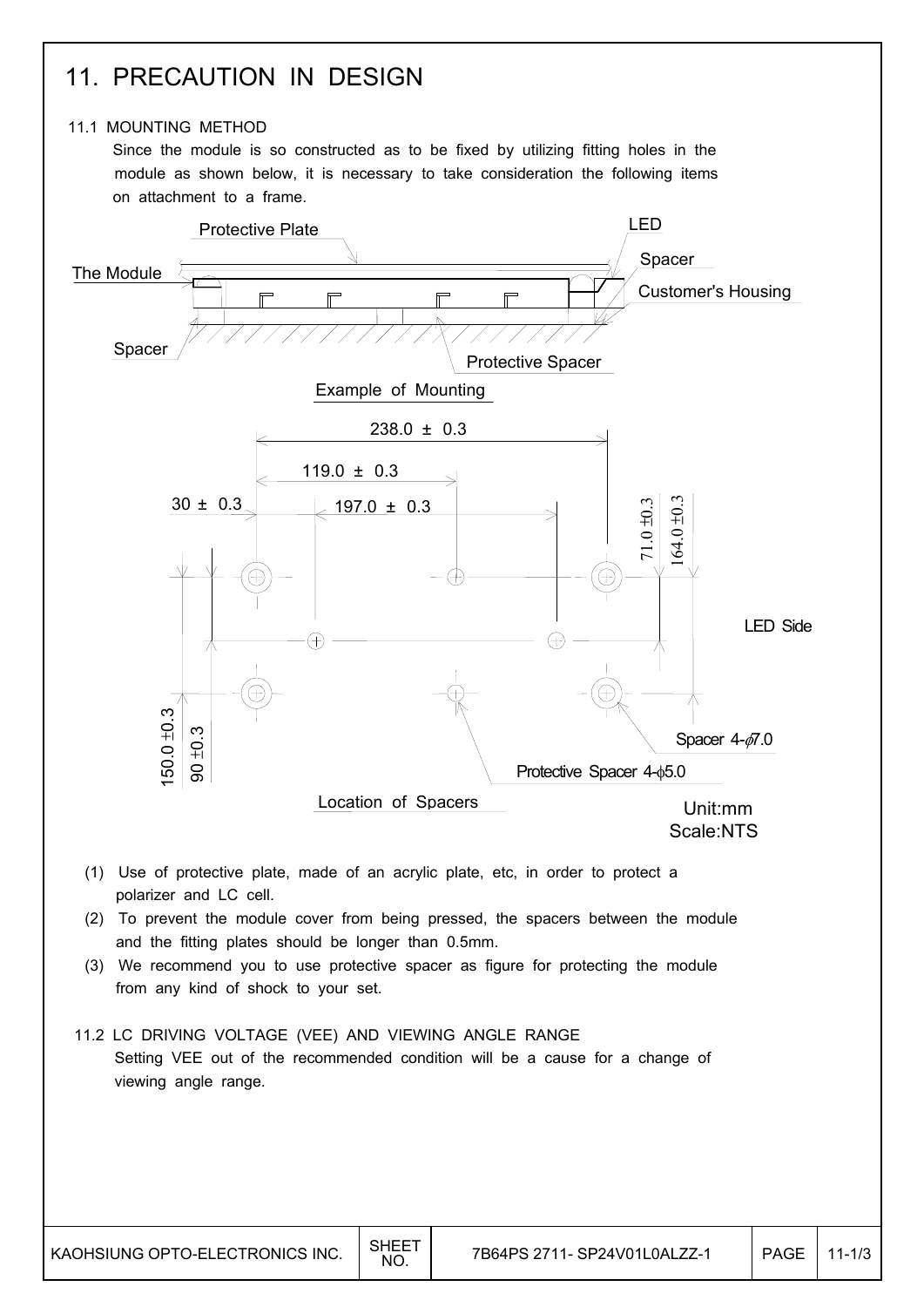#### 11.3 CAUTION AGAINST STATIC CHARGE

 As this module is provided with C-MOS LSIs the care to take such a precaution as to grounding the operator's body is required when handling it.

#### 11.4 POWER ON SEQUENCE

 Input signals should not be applied to LCD module before power supply voltage is applied and reaches to specified voltage  $(5 \pm 0.25V)$ .

 If above sequence is not kept, C-MOS LSIs of LCD modules may be damaged due to latch up problem.

- 11.5 PACKAGING
	- (1) No. Leaving products is preferable in the place of high humidity for a long period of time. For their storage in the place where temperature is  $35^\circ$  or higher, special care to prevent them from high humidity is required. A combination of high temperature and high humidity may cause them polarization degradation as well as bubble generation and polarizer peel-off. Please keep the temperature and humidity within the specified range for use and storing.
	- (2) Since upper polarizers and lower aluminum plates tend to be easily damaged, they should be handled with full care so as not to get them touched, pushed or rubbed by a piece of glass, tweezers and anything else which are harder than a pencil lead 3H.
	- (3) As the adhesives used for adhering upper/lower polarizers and aluminum plates are made of organic substances which will be deteriorated by a chemical reaction with such chemicals as acetone, toluene ethanol and isopropyl-alcohol. The following solvents are recommended for use: Normal Hexane Please contact us when it is necessary for you to use chemicals other than the above.
	- (4) Lightly wipe to clean the dirty surface with absorbent cotton waste or other soft material like chamois, soaked in the chemicals recommended without scrubbing it hardly. To prevent the display surface from damage and keep the appearance in good state, it is sufficient, in general, to wipe it with absorbent cotton.
	- (5) Immediately wipe off asliva or water drop attached on the display area because its long period adherence may cause deformation or faded color on the spot.
	- (6) Fogy dew deposited on the surface and contact terminals due to coldness will be a cause for polarizer damage, stain and dirt on product. When necessary to take out the products from some place at low temperature for test, etc. It is required for them to be warmed up in a container once at the temperature higher than that of room.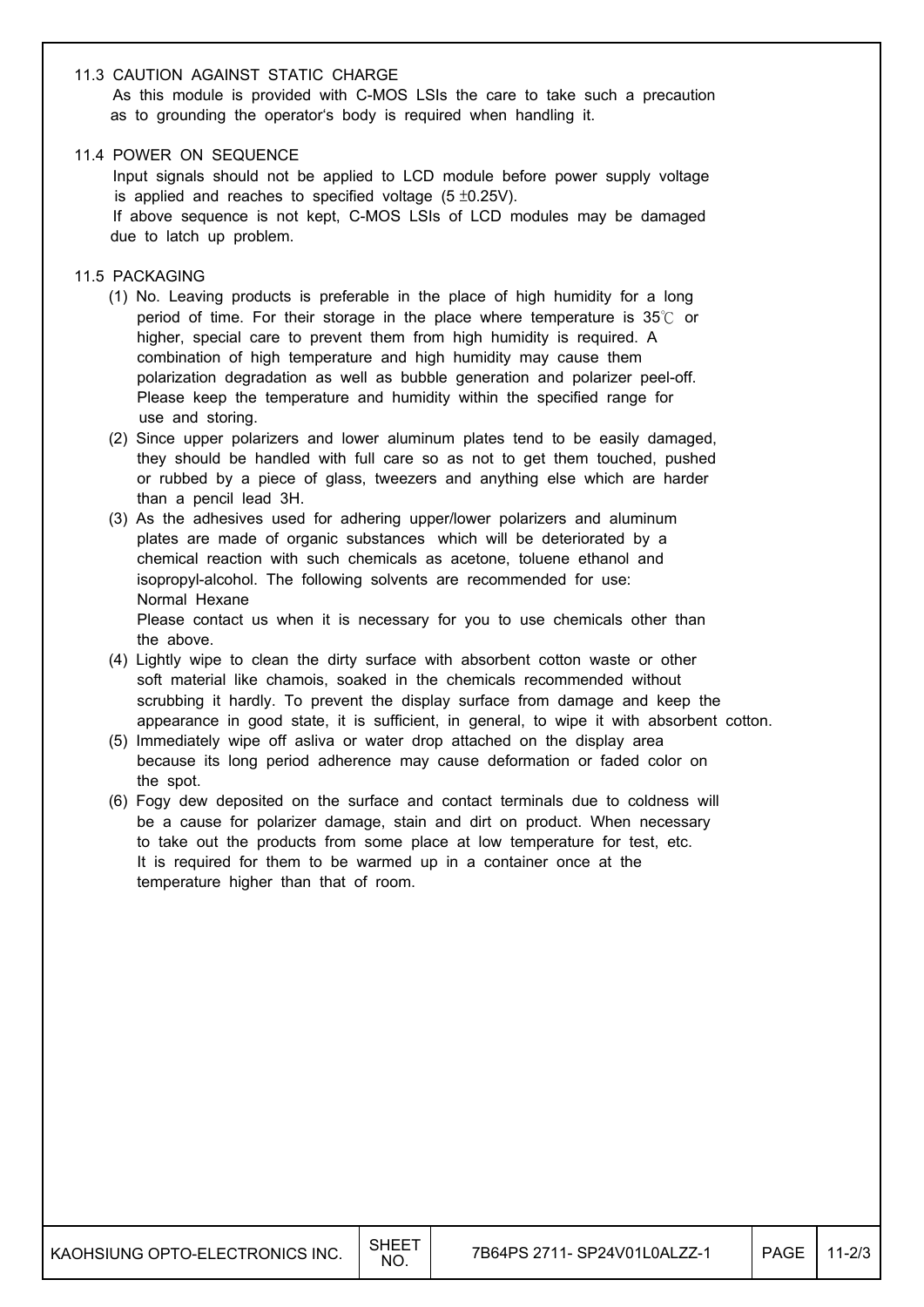- (7) Touching the display area and contact terminals with bare hands and contaminating them are prohibited, because the stain on the display area and poor insulation between terminals are often caused by being touched by bare hands. (There are some cosmetics detrimental to polarizers.)
- (8) In general the quality of glass is fragile so that it tends to be cracked or chipped in handling, specially on its periphery please be careful not give it sharp shock caused by dropping down, etc.

#### 11.6 CAUTION FOR OPERATION

- (1) It is an indispensable condition to drive LCD's within the specified voltage limit since the higher voltage than the limit causes the shorter LCD life. An electrochemical reaction due to direct current causes LCD's undesirable deterioration, so that the use of direct current driver should be avoided.
- (2) Response time will be extremely delayed at lower temperature than the operating temperature range and on the other hand at higher temperature LCD's show dark blue color in them. However those phenomena do not mean impediment or out of order with LCD's which will come back in the specified operating temperature range.
- (3) If the display area is pushed hard during operation, some font will be abnormally displayed but it resumes normal condition after turning off once.
- (4) A slight dew depositing on terminals is a cause for electrochemical reaction resulting in terminal open circuit. Usage under the relative condition of  $40\degree$ C 50%RH less is required.

#### 11.7 STORAGE

 In case of storing for a long period of time (for instance, for years) for the purpose of replacement use, the following ways are recommended.

- (1) Storage in a polyethylene bag with the opening sealed so as not to enter fresh air outside in it, and with no desiccant.
- (2) The placing in a dark room where neither exposure to direct sunlight nor light is, keeping temperature in the range from  $0^{\circ}$  to 35 $^{\circ}$ .
- (3) Storing with no touch on polarizer surface by anything else. (It is recommended to stone them as they have been contained in the inner container at the time of delivery from us.)

#### 11.8 SAFETY

- (1) It is recommendable to crash damaged or unnecessary LCD's into pieces and wash off liquid crystal by either of solvents such as acetone and ethanol, which should be burned up later.
- (2) When any liquid leaked out of a damaged glass gall comes in contact with your hands, please wash it off well with soap and water.

| KAOHSIUNG OPTO-ELECTRONICS INC. | SHEET<br>NO. | 7B64PS 2711- SP24V01L0ALZZ-1 | <b>PAGE</b> | 11-3/3 |
|---------------------------------|--------------|------------------------------|-------------|--------|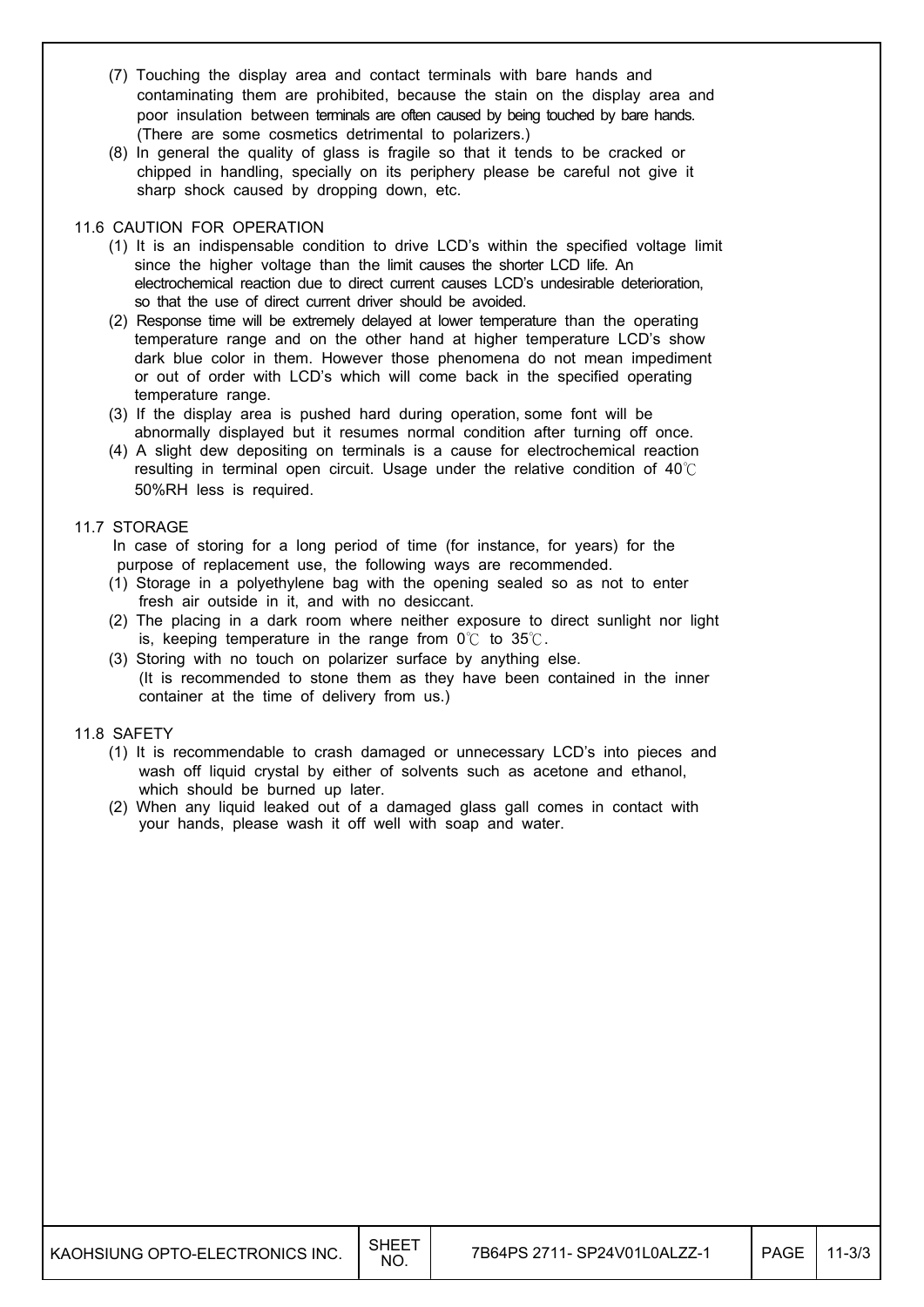## 12. DESIGNATION OF LOT MARK

### 12.1 LOT MARK

 Lot mark is consisted of 4 digits for production. Lot and 8 digits for production control.



| <b>YEAR</b> | <b>FIGURE IN</b> |
|-------------|------------------|
|             | LOT MARK         |
| 2014        | 4                |
| 2015        | 5                |
| 2016        | 6                |
| 2017        | 7                |
| 2018        | 8                |

 $1~-7$  1  $8~14$  2  $15 - 21$  3  $22~28$  4  $29 - 31$  5

FIGURE IN LOT MARK

WEEK (DAY IN CALENDAR

|              | <b>FIGURE IN</b> |              | <b>FIGURE IN</b> |
|--------------|------------------|--------------|------------------|
| <b>MONTH</b> | <b>LOT MARK</b>  | <b>MONTH</b> | <b>LOT MARK</b>  |
| Jan.         | 01               | Jul.         | 07               |
| Feb.         | 02               | Aug.         | 08               |
| Mar.         | 03               | Sep.         | 09               |
| Apr.         | 04               | Oct.         | 10               |
| May          | 05               | Nov.         | 11               |
| Jun.         | 06               | Dec.         | 12               |

### 12.2 LOCATION OF LOT MARK

on the back side of LCM